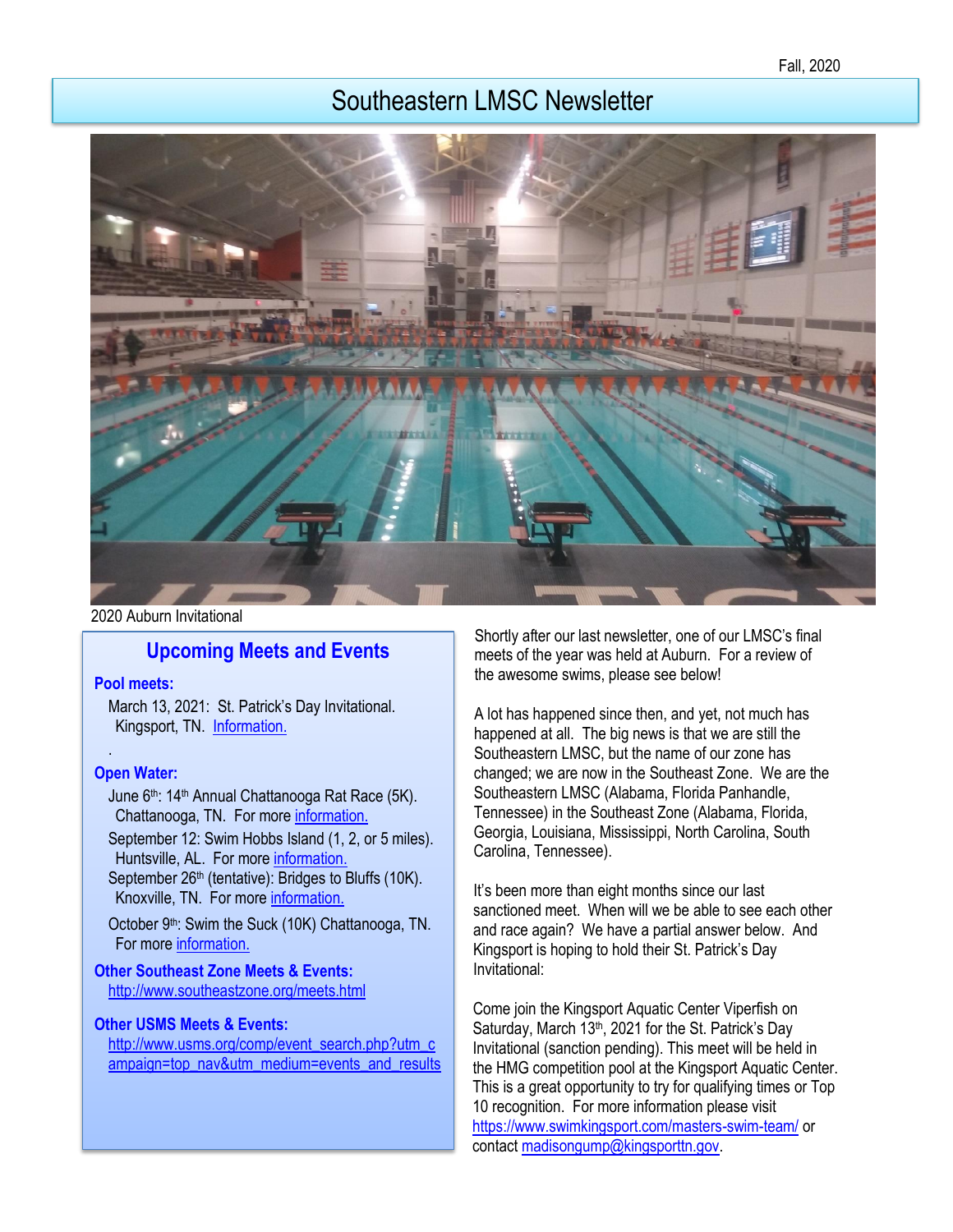### **Records Fall at Auburn SCY Meet (February, 2020)**

by Conner Bailey (pictures courtesy of Michelle Smith)



A total of seven USMS National records were set at the 22nd annual Auburn Masters SCY Invitational February 1-2, 2020. All record setting swims are impressive, but none were more impressive than the 200 yard breaststroke race by 96-year old Marjorie Stone of Gulf Coast Pirate Swimmers. The old standard was shattered by nearly two and one-half minutes (2:25.78 for the detail oriented). Her record time was 6:31.11. Marjorie set the 50 and 100 breaststroke records at the 2019 Auburn meet. She also holds breaststroke records for the 50 and 200 breaststroke in the 90-94 age group.

At the other end of the spectrum, Sam Stewart of Hattiesburg, Mississippi, swimming unattached, set two USMS national records. His first came Saturday afternoon in the 200 fly,

when he set a new 18-24 record for men with a time of 1:46.22. Sam came back Sunday afternoon in the 200 IM with a

new record in the 200 IM at 1:48.91. After one year at Auburn University, Sam finished his collegiate career at the University of Texas.

For sheer productivity, nobody at the Auburn meet outperformed Penny Noyes who set four USMS National records swimming for Swim Kentucky Masters. Penny started Saturday afternoon's first event, the 100 IM, with a new record of 1:07.03 for women 65-69, and turned around in the third event of the afternoon with a record 26.34 in the 50 free. She also set new records in the 50 and 100 butterfly races with times of 29.38 and 1:05:47, respectively.

There were of course many other excellent swims that did not produce records.

The annual Auburn meet continues to be one of the largest meets in the southeastern U.S., drawing 191 swimmers in 2020. Ten different LMSCs and 27 teams were represented, including 94 swimmers from host Southeastern LMSC. Georgia Masters won the large team trophy with a total of 1,101 points. Gulf Coast Pirate Swimmers won the medium sized team trophy with 822 points followed closely by the Madison Titans (750 points) and the Atlanta Water Jocks (504 points). Team winners in the small team category were Tennessee Aquatics Masters Swimmers (397 points), Eastern Shore Masters Swimming (283 points), and Central Alabama Master Swimmers (276 points).

### **WHEN WILL WE BE ABLE TO RACE AGAIN?**

by Conner Bailey, Auburn Master Swimmers Sanctions Chair, Southeastern LMSC

For those among us who enjoy Masters meets and events, the past nine months have been tough! How long will it be before we can get together with our friends – people we've been racing against in friendly competition for years or even decades?

By way of a partial answer to that question, there are two developments worth noting. First, USMS is promoting "virtual" competitions – meets follow a specified order of events which take place at different venues over a 10 day period. The meet director merges results into a single report. Each venue needs to follow facility, municipality, state, and federal health and safety guidelines, as well as guidelines laid out by USMS, which are detailed online [\(https://www.usms.org/events/covid-19](https://www.usms.org/events/covid-19-event-resources) [event-resources\)](https://www.usms.org/events/covid-19-event-resources). The 2020 USMS Virtual Championships (August 12-31) attracted participation of 1,500 swimmers, suggesting there is demand for such events.